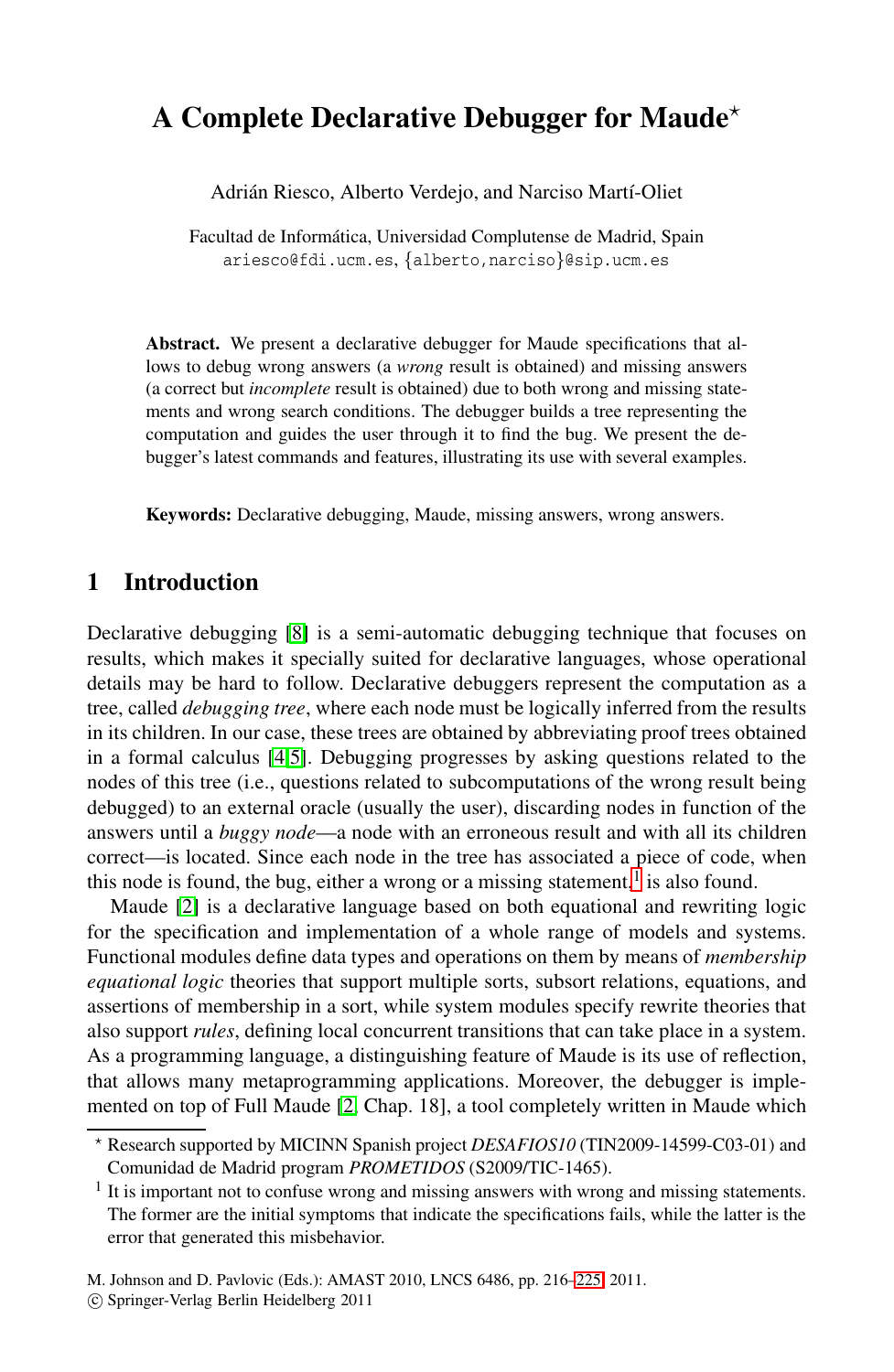includes features for parsing and pretty-printing terms, improving the input/output interaction. Thus, our declarative debugger, including its user interactions, is implemented in Maude itself.

We extend here the to[ol](#page-9-2) presentation in [7], based on [1,4], for the debugging of wrong answers (wrong results, which correspond in our case to erroneous reductions, sort inferences, and rewrites) with the debugging of missing answers (incomplete results, which correspond here to not completely reduced normal forms, greater than expected least sorts, and incomplete sets of reachable terms), showing how the theory introduced in [5,6] is applied. The reasons the debugger is able to attribute to these errors are wrong and missing statements and, since missing answers in system modules are usually found with the search command [2, Chap. 6] that performs a reachability analysis, wrong search conditions.

With this extension we are able to present a state-of-the-art debugger, with several options to build, prune, and traverse the debugging tree. Following the classification in [9], these are the main characteristics of our debugger. Although we have not implemented all the possible strategies to shorten and navigate the debugging tree, like the latest tree compression technique or the answers "maybe yes," "maybe not," and "inadmissible," our trees are abbreviated (in our case, since we obtain the trees from a formal calculus, we are able to prove the correctness and completeness of the technique), statements can be trusted in several ways, a correct m[od](#page-9-4)ule can be used as oracle, undo and don't know commands are provided, the tree can be traversed with different strategies, and a graphical [interface is available. Furthermore, we have](http://maude.sip.ucm.es/debugging) developed a new technique to build the debugging tree: before starting the debugging process, the user can choose between different debugging trees, one that leads to shorter sessions (from the point of view of the number of questions) but with more complex questions, and another one that presents longer, although easier, sessions. We have successfully applied this approach to both wrong and missing answers.

Complete explanations about our debugger, including a user guide [3] that describes the graphical user interface, the source files for the debugger, examples, and related papers, are available in the webpage http://maude.sip.ucm.es/debugging.

## **2 Using the Debugger**

We make explicit first what is assumed about the modules introduced by the user; then we present the new available commands.

**Assumptions.** A rewrite theory has an underlying equational theory, containing equations and memberships, which is expected to satisfy the appropriate executability requirements, namely, it has to be terminating, confluent, and sort decreasing. Rules are assumed to be coherent with respect to the equations; for details, see [2].

The tool allows to shorten the debugging trees in several ways: statements and complete modules can be trusted, a correct module can be used as oracle, constructed terms (terms built only with constructors, indicated with the attribute ctor) are considered to be in normal form, and constructed terms of some sorts or built with some operators can be pointed out as *final* (they cannot be further rewritten). This information, as well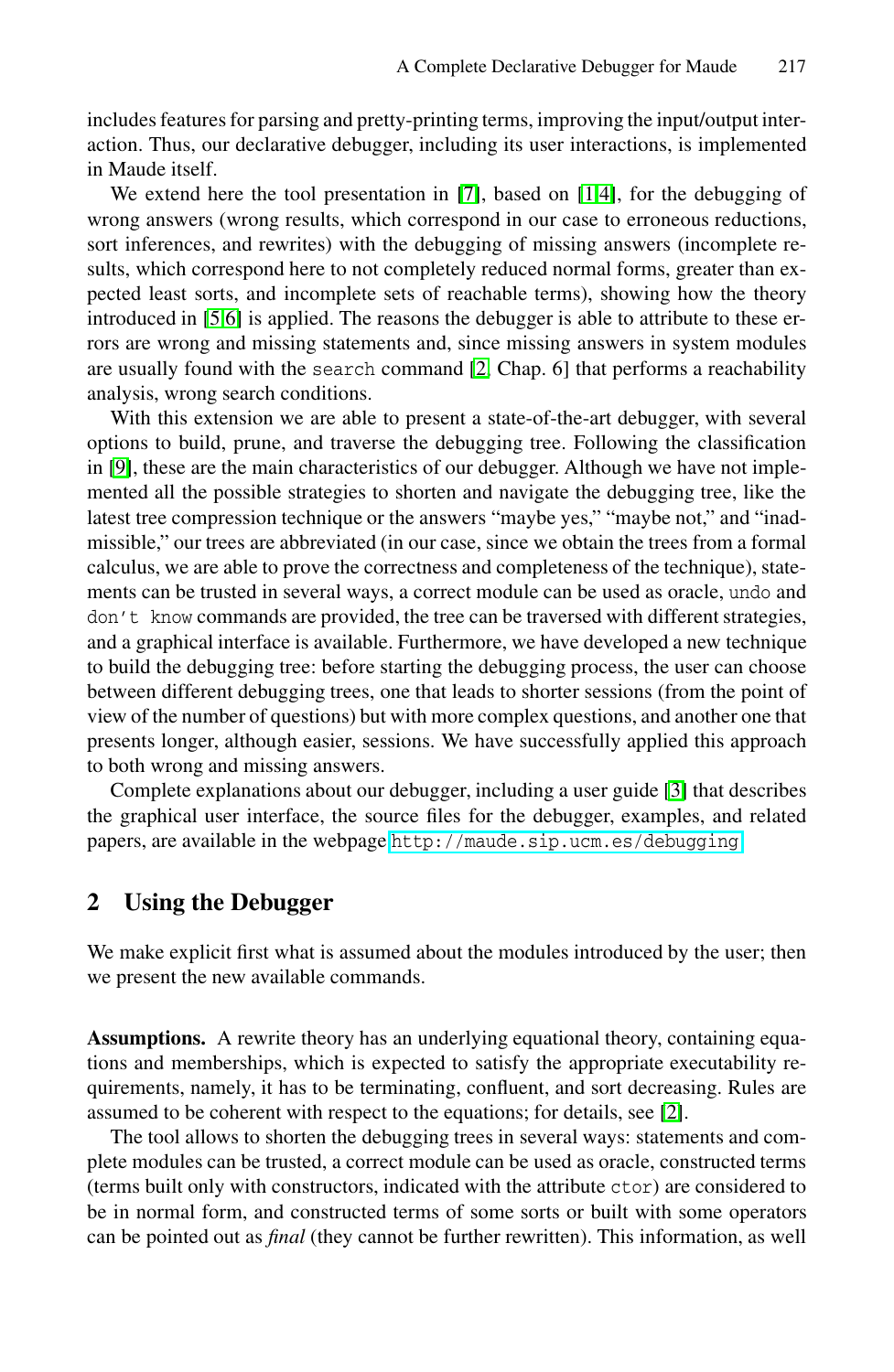as the answers given during the debug[gin](#page-9-4)[g](#page-9-5) process and the signature of the module, is assumed to be correct.

**Commands.** The debugger is started by loading the file dd.maude, which starts an input/output loop that allows the user to interact with the tool. Since the debugger is implemented on top of Full Maude, all modules and commands must be introduced enclosed in parentheses. Debugging of missing answers uses all the features already described for wrong answers: use of a correct module as oracle, trusting of statements and modules, and different types of debugging tree; see [3,7] for details about the corresponding commands.

When debugging missing answers we can select some sorts as final (i.e., they cannot be further rewritten) with (final [de]select SORTS .), that only works once the final mode has been activated with (set final select on/off .).

When debugging missing answers in system modules, two different trees can be built: one whose questions are related to one-step searches and another one whose questions are related to many-steps searches; the user can switch between these trees with the commands (one-step missing-tree .), which is the default one, and (many-steps missing-tree .), taking into account that the many-steps debugging tree usually leads to shorter debugging sessions but with likely more complicated questions.

The user can prioritize questions related to the fulfillment of the search condition from questions involving the statements defining it with (solutions prioritized on/off .).

The debugging tree can be navigated by using two different strategies: the more intuitive *top-down strategy*, that traverses the tree from the root asking each time for the correctness of all the children of the current node, and then continues with one of the incorrect children; and the more efficient *divide and query strategy*, that each time selects the node whose subtree's size is the closest one to half the size of the whole tree, discarding the whole subtree if the inference in this node is correct and continuing the process with this subtree in other case. The user can switch between them with the commands (top-down strategy .) and (divide-query strategy .), being divide and query the default strategy.

The debugging process is started with:

```
(missing [in MODULE-NAME :] INIT-TERM -> NF .)
(missing [in MODULE-NAME :] INIT-TERM : LS .)
(missing [[depth]] [in MODULE-NAME :] INIT-TERM ARROW PATTERN [s.t. COND] .)
```
The first command debugs normal forms, where INIT-TERM is the initial term and NF is the obtained unexpected normal form. Similarly, the second command starts the debugging of incorrect least sorts, where LS is the computed least sort. The last command refers to incomplete sets found when using search, where depth indicates the bound in the number of steps, which is considered unbounded when omitted; ARROW is  $\Rightarrow$  for searches in zero or more steps, =>+ for searches in one or more steps, and =>! for final terms; and COND is the optional condition to be fulfilled by the results. Finally, when no module name is specified in a command, the default one is used.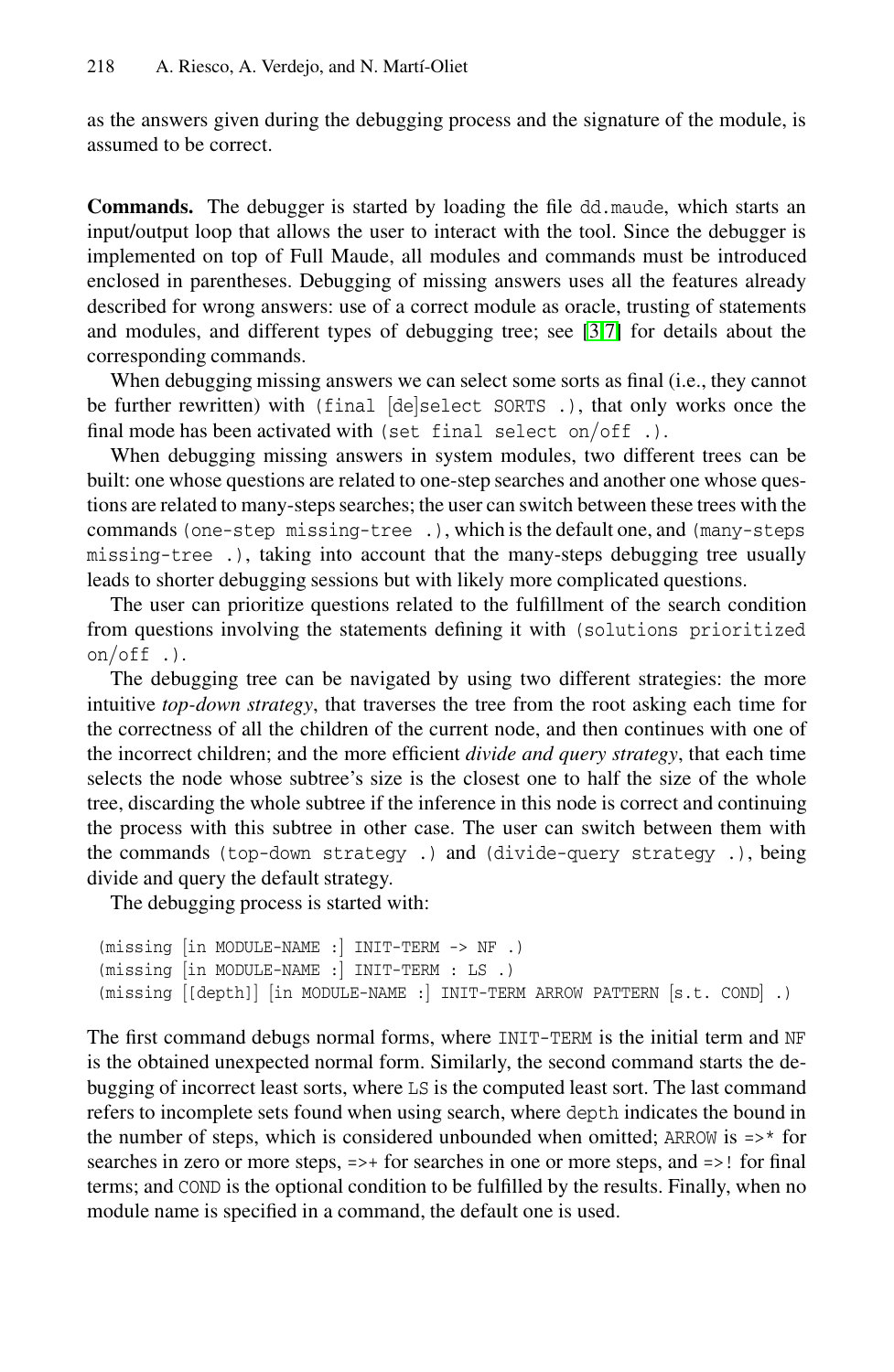When the divide and query strategy is selected, one question, that can be either correct or wrong (w.r.t. the intended behavior the user has in mind), is presented in each step. The different answers are transmitted with the commands (yes .) and (no .). Instead of just answering yes, we can also *trust* some statements on the fly if, once the process has started, we decide the bug is not there. To trust the current statement we type the command (trust .). If a question refers to a set of reachable terms and one of these terms is not reachable, the user can point it out with the answer  $(I \text{ is wrong })$ where I is the index of the wrong term in the set; in case the question is related to a set of reachable *solutions*, if one of the terms should not be a solution the user can indicate it with  $(I \text{ is not a solution }$ . Information about final terms can also be given on the fly with (its sort is final .), which indicates that the least sort of the term currently displayed is final. If the current question is too complicated, it can be skipped with the command  $(don't know ...)$ , although this answer can, in general, introduce incompleteness in the debugging process. When the top-down strategy is used, several questions will be displayed in each step. The answer in this case is transmitted with  $(N : ANSWER)$ , where N is the number of the question and ANSWER the answer the user would give in the divide and query strategy. As a shortcut to answer yes to all nodes, the tool also provides the answer (all : yes .). Finally, we can return to the previous state by using the command (undo .).

**Graphical User Interface.** The graphical user interface allows the user to visualize the debugging tree and navigate it with more freedom. More advanced users can take advantage of visualizing the whole tree to select the questions that optimize the debugging process (keeping in mind that the user is looking for incorrect nodes with all its children correct, he can, for example, search for erroneous nodes with few children or even erroneous leaves), while average users can just follow the implemented strategies and answer the questions in a friendlier way. Moreover, the interface eases the trusting of statements by providing information about the statements in each module and the subsort relations between sorts; provides three different navigation strategies (topdown, divide and query, and free); and implements two different modes to modify the tree once the user introduces an answer: in the *prune* mode only the minimum amount of relevant information is depicted in each step, while in the *keep* mode the complete tree is kept through the whole debugging process, coloring the nodes depending on the information given by the user. The first mode centers on the debugging process, while the second one allows the user to see how different answers modify the tree.

# **3 Debugging Sessions**

We illustrate how to use the debugger with two examples, the first one shows how to debug an erroneous normal form due to a missing statement and the second one how to debug an incomplete set of reachable terms due to a wrong statement. Complete details about both examples are available in the webpage.

**Example 1.** We want to implement a function that, given an initial city (built with the operator city, that receives a natural number as argument), a number of cities, and a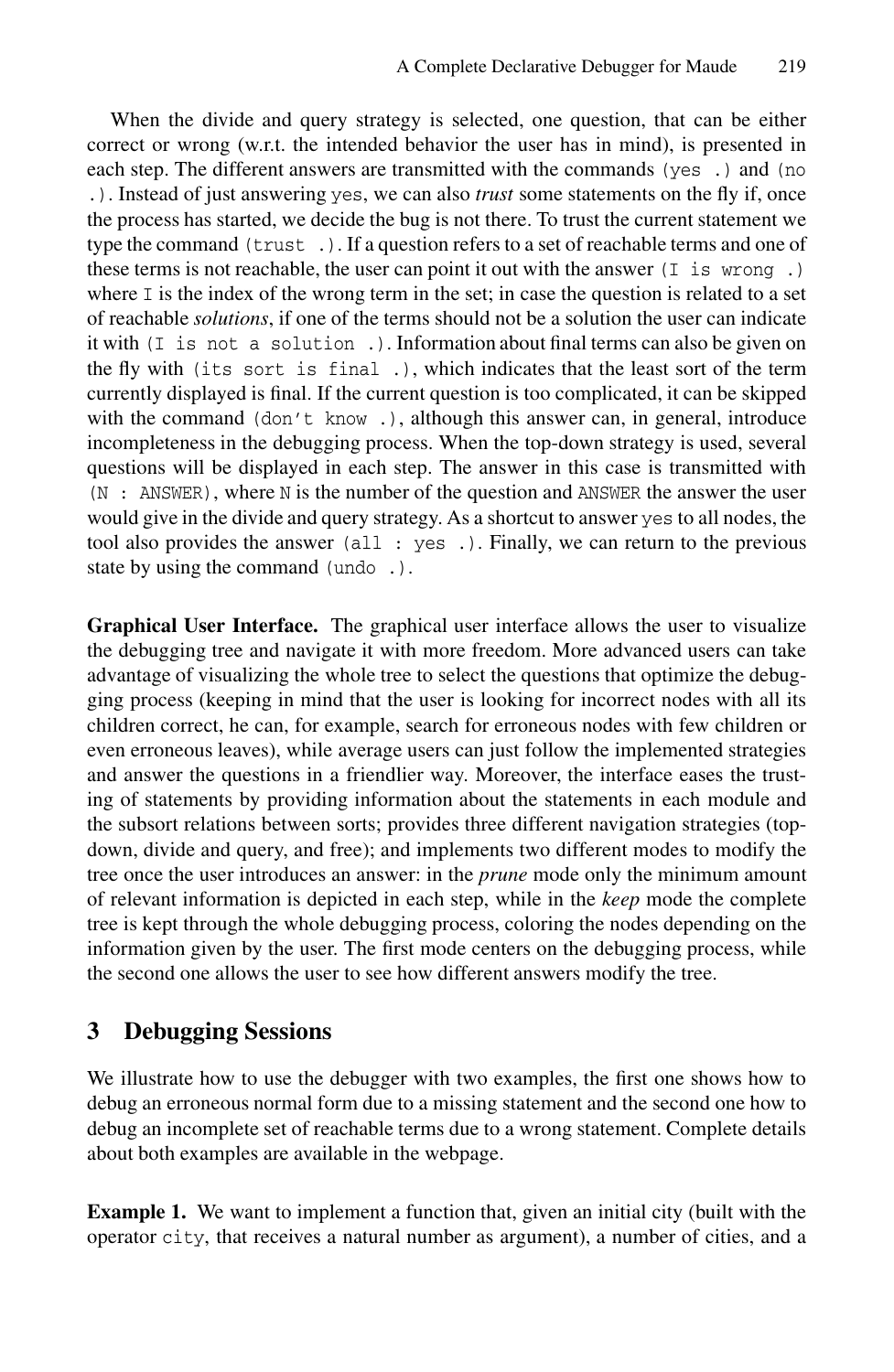cost graph (i.e., a partial function from pairs of cities to natural numbers indicating the cost of traveling between cities), returns a tour around all the cities that finishes in the initial one. First, we specify a priority queue where the states of this function will be kept:

```
sorts Node PNodeQueue .
subsort Node < PNodeQueue .
op node : Path Nat -> Node [ctor] .
op mtPQueue : -> PNodeQueue [ctor] .
op _ _ : PNodeQueue PNodeQueue -> PNodeQueue [ctor assoc id: mtPQueue] .
```
where a Path is just a list of cities. We use this priority queue to implement the function travel in charge of computing this tour:

```
op travel : City Nat Graph -> TravelResult .
ceq travel(C, N, G) = travel(C, N, G, R, node(C, 0))
 if R := \text{greedyTravel}(C, N, G).
```
This function uses an auxiliary function travel that, in addition to the parameters above, receives a potential best result, created with the operator result and computed with the greedy function greedyTravel, and the initial priority queue, that only contains the node node  $(C, 0)$ . This auxiliary function is specified with the equations:

```
ceq [tr1] : travel(C, N, G, R, ND PQ) = travel(C, N, G, R, PQ')
 if not isResult(ND, N) /\ N' := getCost(R) /\ N'' := getCost(ND) /\
    N'' < N' / PQ' := expand(ND, N, G, PQ).
ceq [tr2] : travel (C, N, G, R, node(P C', N')) PQ) =
                                  travel(C, N, G, result(P C' C, UB), PQ)
 if isResult(node(P C', N'), N) /\ N'' := getCost(R) /\
    UB := N' + (G [road(C, C')] ) / \bigcup US < N'' .
ceq [tr3] : travel(C, N, G, R, node(P C', N') PQ) = travel(C, N, G, R, PQ)
 if isResult(node(P C', N'), N) /\ N'' := getCost(R) /\
    UB := N' + (G [road(C, C')] ) / UB \geq N'.
ceq [tr4] : travel(C, N, G, R, ND PQ) = Rif N' := getCost(R) /\ N' := getCost(ND) /\ N'' >= N' .
```
However, we forget to specify the equation that returns the result when the queue is empty:

eq  $[tr5]$  :  $travel(C, N, G, R, emptyPQueue) = R$ .

Without this equation, Maude is not able to compute the desired normal form in an example for 4 cities. To debug it, we first consider that GTRAVELER, the module defining the greedy algorithm, is correct and can be trusted: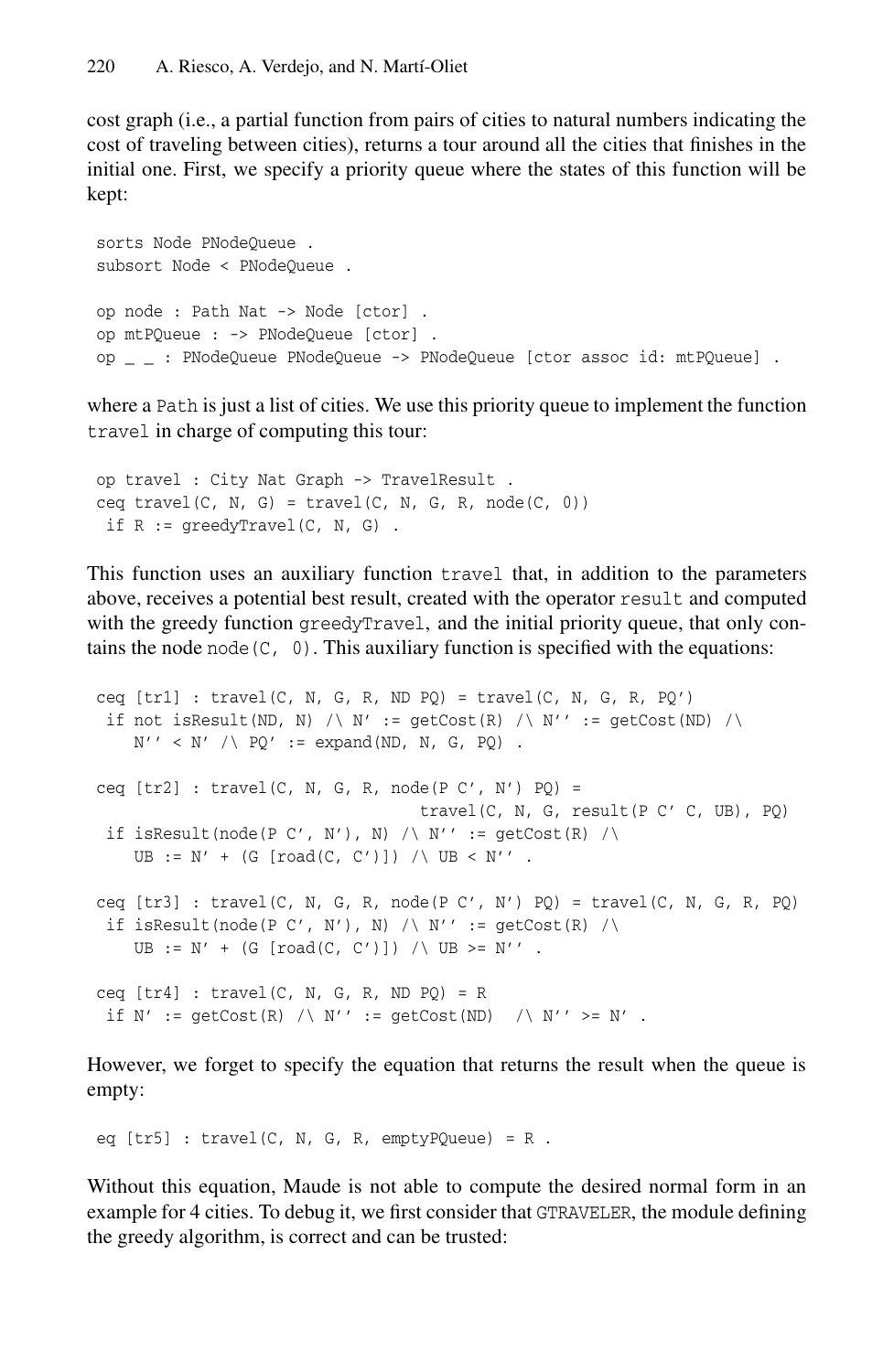```
Maude> (set debug select on .)
Debug select is on.
Maude> (debug exclude GTRAVELER .)
Labels cheap1 cheap2 cheap3 gc1 gc2 gc3 gt1 gt2 in1 in2 in3 mi1 mi2 sz1
       sz2 are now trusted.
```
The command indicates that all the statements in the GTRAVELER module, whose labels are shown, are now trusted (unlabeled statements are trusted by default). Now, we debug a wrong reduction with the following command, where the term on the left of the arrow is the initial term we tried to reduce, the term on the right is the obtained result, and G abbreviates the cost graph:

```
(missing travel(city(0), 3, generateCostMatrix(3)) \rightarrow travel(city(0),3,G,
      result(city(0)city(3)city(1)city(2)city(0),15),emptyPQueue) .)
```
With this command the debugger builds the debugging tree, that is navigated with the default divide and query strategy. The first question is:

```
Is travel(city(0), 3, G, result(city(0) city(3) city(1) city(2) city(0), 15),
emptyPQueue) in normal form?
Maude> (no .)
```
Since we expected travel to be reduced to a result, this term is not in normal form. The next question is:

Is PNodeQueue the least sort of emptyPQueue ? Maude> (yes .)

In fact, emptyPQueue—the empty priority queue—has as least sort PNodeQueue, the sort for priority queues. With this information the debugger locates the error, indicating that either another equation is required for the operator travel or that the conditions in the current equations are wrong:

```
The buggy node is:
travel(city(0), 3, G, result(city(0) city(3) city(1) city(2) city(0), 15),
emptyPQueue) is in normal form.
Either the operator travel needs more equations or the conditions of the
current equations are not written in the intended way.
```
When a missing statement is detected, the debugger indicates that either a new statement is needed or the conditions can be changed to allow more matchings (e.g., the user can change  $N > 2$  by  $N \ge 2$ ). Note that the error may be located in the conditions but *not* in the statements defining them, since they are also checked during the debugging process.

**Example 2.** Assume now we have specified the district in charge of a firefighters brigade. Buildings are represented by their street, avenue (New York alike coordinates), time to collapse (all of them natural numbers), and status, that can be ok or fire. When the status is fire the time to collapse is reduced until it reaches 0, when the fire cannot be extinguished, and the fire can be propagated to the nearest buildings: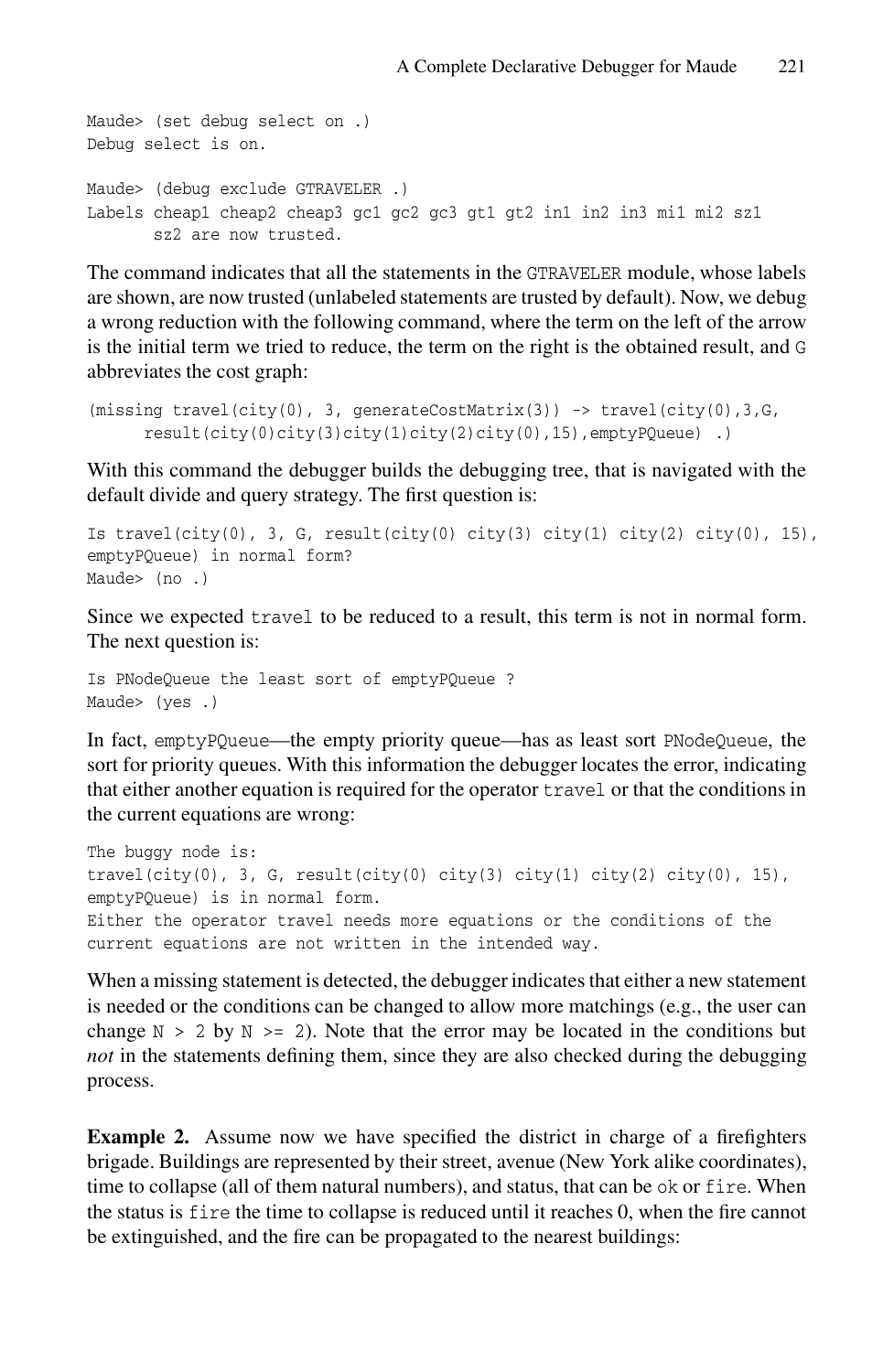sorts Building Neighborhood Status FFDistrict . subsort Building < Neighborhood . ops ok fire : -> Status [ctor] . op < av :\_, st :\_, tc :\_, sts :\_> : Nat Nat Nat Status -> Building [ctor].

The neighborhood is built with the empty neighborhood and the juxtaposition operator:

```
op empty : -> Neighborhood [ctor] .
op _ _ : Neighborhood Neighborhood -> Neighborhood
                                     [ctor assoc comm id: empty].
```
Finally, the district contains the buildings in the neighborhood and two natural numbers indicating the avenue and the street where the firefighters are currently located:

```
op [_]_ _ : Neighborhood Nat Nat -> FFDistrict [ctor] .
```
The firefighters travel with the rule:

```
crl [go] : [NH] Av1 St1
 => [NH''] Av2 St2
 if extinguished?(NH, Av1, St1) /\
    B NH' := NH /\setminusfire?(B) /\backslashAv2 := qetAvenue(B) /\
    St2 := getStreet(B) /\backslashN := distance(Av1, St1, Av2, St2) /\
    NH' := update(NH, N).
```
where the conditions check that the building in the current location is not in fire with extinguished?, search for a building in fire B with the matching condition and the condition fire?, extract the avenue Av2 and the street St2 of this building with getAvenue and getStreet, compute the distance between the current and the new location with distance, and finally update the neighborhood (the time to collapse of the buildings is reduced an amount equal to the distance previously computed) with update. We are interested in the equational condition fire?( $B$ ), because the equation f2 specifying fire?, a function that checks whether the status of a building is fire, is buggy and returns false when it should return true:

```
op fire? : Building -> Bool .
eq [fl] : fire?(< av : Av, st : St, tc : TC, sts : ok >) = false .
eq [f2] : fire?(< av : Av, st : St, tc : TC, sts : fire >) = false .
```
If we use the command search to find the final states where the fire in both buildings has been extinguished, in an example with two buildings on fire with time to collapse 4 located in  $(1,2)$  and  $(2,1)$ , and the firefighters initially in  $(0,0)$ , we realize that no states fulfilling the condition are found:

Maude> (search nh =>! F:FFDistrict s.t. allOk?(F:FFDistrict) .) search in TEST : nh =>! F:FFDistrict . No solution.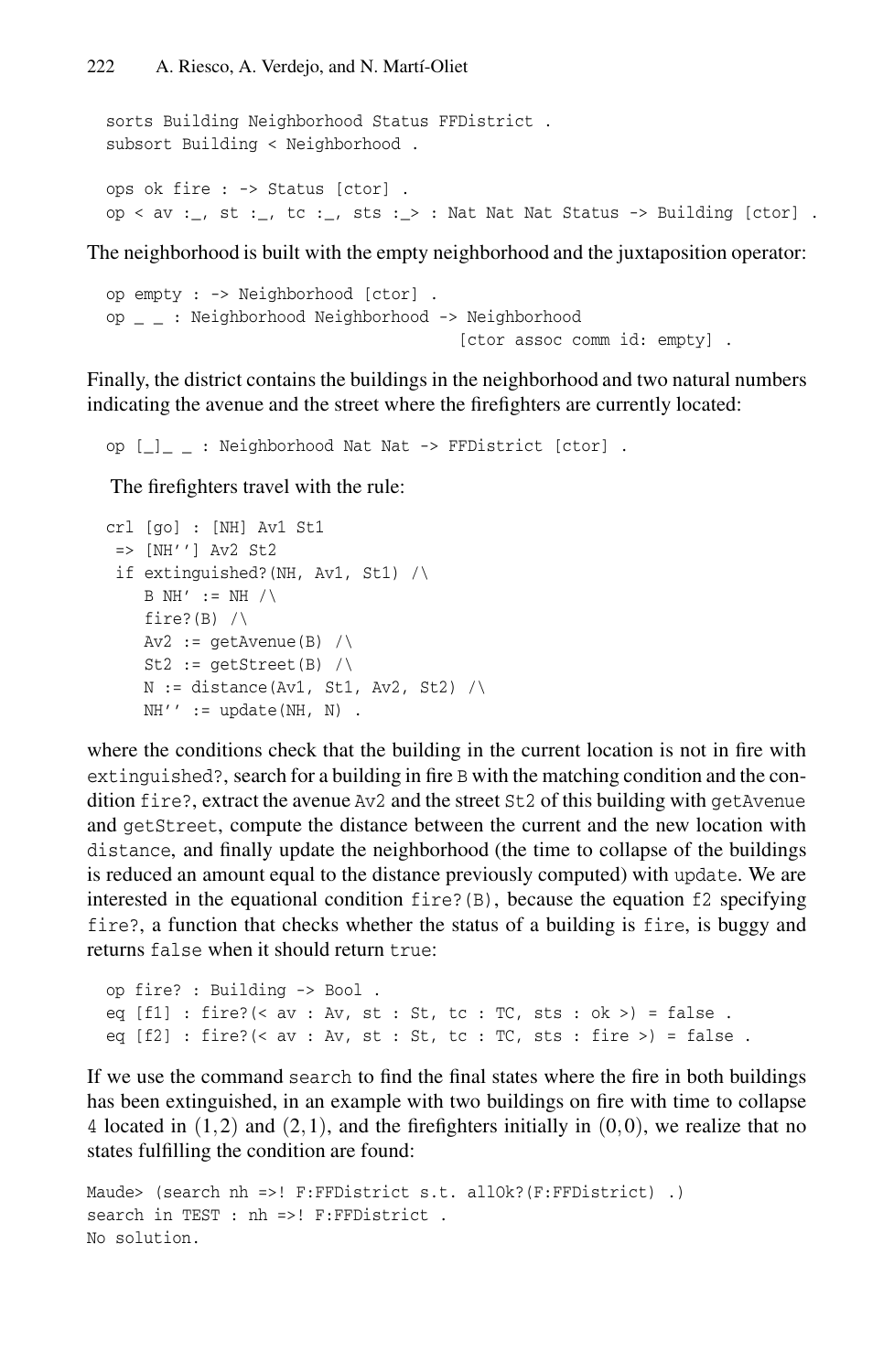#### A Complete Declarative Debugger for Maude 223

|                  | Declarative debugging initialization |                     |             |                       |               |                                 |
|------------------|--------------------------------------|---------------------|-------------|-----------------------|---------------|---------------------------------|
|                  | Modules                              | Trusting            | Final sorts | Tree options          | Wrong answers | <b>Missing answers</b>          |
| Initial term: nh |                                      |                     |             | Pattern: F:FFDistrict |               | Condition: allOk?(F:FFDistrict) |
|                  |                                      | Final terms $(=>!)$ |             | ÷<br>Bound:           | Debug it!!    |                                 |
|                  |                                      |                     |             |                       |               |                                 |

**Fig. 1.** Initial command for the firefighters example

<span id="page-7-0"></span>

|                                                | Declarative debugging for Maude                                                                                                                  |
|------------------------------------------------|--------------------------------------------------------------------------------------------------------------------------------------------------|
| File                                           | Debugging<br>Tree                                                                                                                                |
| $\overline{v}$ nh $\rightsquigarrow \emptyset$ |                                                                                                                                                  |
|                                                | $\mathbb{V}$ [< av : 1,st : 2,tc : 4,sts : fire > < av : 2,st : 1,tc : 4,sts : fire >  0 0 is a not solution                                     |
|                                                | $\blacktriangleright$ allOk?([< av : 1,st : 2,tc : 4,sts : fire > < av : 2,st : 1,tc : 4,sts : fire > [0 0) $\rightarrow$ false                  |
|                                                | $\mathbb{V}$ [< av : 1, st : 2, tc : 4, sts : fire > < av : 2, st : 1, tc : 4, sts : fire > $]0 \Rightarrow_1 \emptyset$                         |
|                                                | $\triangleright$ $\lfloor$ < av : 1, st : 2, tc : 4, sts : fire > < av : 2, st : 1, tc : 4, sts : fire > $\rfloor$ 0 0 $\Rightarrow$ q $\oslash$ |
|                                                | $\triangleright$ < av : 1, st : 2, tc : 4, sts : fire > < av : 2, st : 1, tc : 4, sts : fire > $\Rightarrow$ 0                                   |
|                                                | $0 \Rightarrow_1 \emptyset$                                                                                                                      |
|                                                | ere reachable from $\ll$ av : 1,st : 2,tc : 4,sts : fire $>$ < av : 2,st : 1,tc : 4,sts : fire > 10 0 with one application of the rule go?       |
|                                                | Final<br>Correct<br>Unknown<br>Trust<br>Wrong                                                                                                    |
|                                                | The term<br>is wrong<br>Accept<br>4.                                                                                                             |

**Fig. 2.** Debugging tree for the firefighters example

where nh is a constant with value  $\left[ \langle av : 1, st : 2, tc : 4, sts : fire \rangle \right]$ av : 2, st : 1, tc : 4, sts : fire >  $] 0 0$ . We can debug this behavior with the command shown in Figure 1, that builds the default one-step tree. We show in Figure 2 ho[w](#page-7-0) the corresponding tree, with only two levels expanded, is depicted by the graphical user interface.

Although this graphical interface has both the divide and query and the top-down navigation strategies implemented, advanced users can find more useful the free navi[gat](#page-8-0)ion strategy, that can greatly reduce the number of questions asked to the user. To achieve this, the user must find either correct nodes (which are removed from the tree) rooting big subtrees or wrong nodes (which are selected as current root) rooting small trees.

In the tree depicted in Figure 2 we notice that Maude cannot apply the rule go (the rule is shown once the node is selected) to a configuration with some buildings with status fire, which is indicated by the interface by showing that the term is rewritten to the empty set,  $\emptyset$ . Since this is incorrect, we can use the button Wrong to indicate it and the tree in Figure 3 is shown. Note that this node is associated to a concrete rule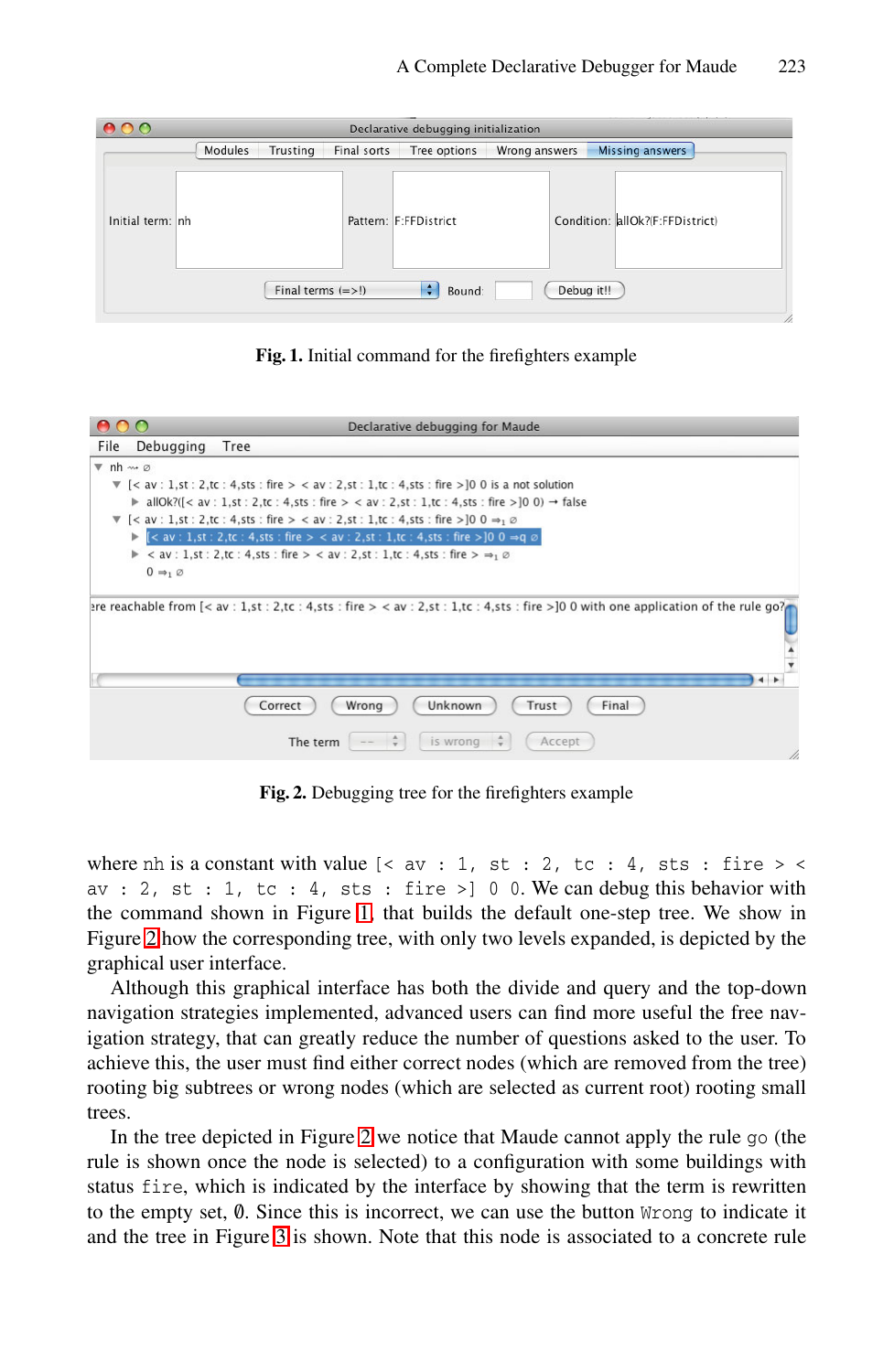#### 224 A. Riesco, A. Verdejo, and N. Martí-Oliet



<span id="page-8-0"></span>**Fig. 3.** Debugging tree for the firefighters example after one answer

<span id="page-8-1"></span>

**Fig. 4.** Bug found in the firefighters example

and then the debugger allows the user to use the command Trust, that would remove all the nodes associated [to](#page-8-1) this same rule from the debugging tree; trusting the most frequent statements is another strategy that can easily be followed by the user when using the graphical interface. However, since the question is incorrect, we cannot use this command to answer it.

In this case, the first three nodes are correct (the notation \_:s\_ appearing in the second and third nodes indicates that the term has this sort as least sort), but we can select any of the other nodes as erroneous; the interested reader will find that both of them lead to the same error. In our case, we select the fourth node as erroneous and the debugger shows the error, as shown in Figure 4.

# **4 Conclusions**

We have implemented a declarative debugger of wrong and missing answers for Maude, that is able to detect wrong and missing statements and wrong search conditions. Since